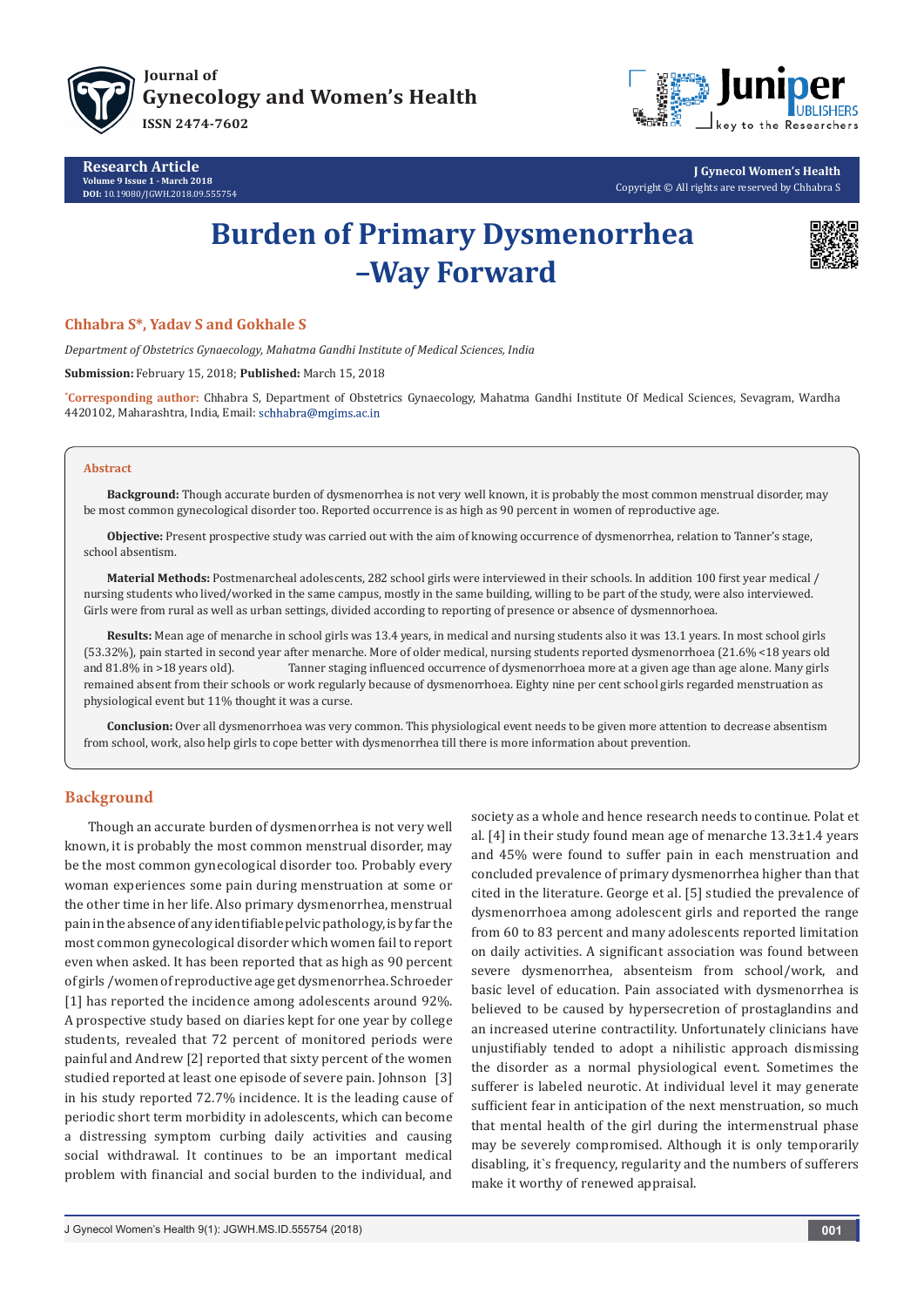### **Objective**

Present prospective study was carried out with the aim of knowing the occurrence of dysmenorrhea, relation to Tanner' stage and school absentism.

### **Material Methods**

Postmenarcheal 282 adolescent school girls, were interviewed. They were from four schools around the medical institution, where study has been done, selected randomly, depending upon the accessibility from the medical institute, girls' head masters', and parents' permission and willingness to be part of the study. In addition 100 first year medical and nursing students who lived in the same campus, most of the time in the same building, willing to be part of the study, were also interviewed. The study subjects were rural as well as urban. After obtaining necessary consent, they were interviewed with the help of a predesigned questionnaire, developed according to the objectives. Information regarding occurrence of dysmenorrhea and the details as per objectives were collected and analysed. Analysis was done according to the reporting of dysmennorhoea, yes or no.

### **Results**

Mean age of menarche in school girls was 13.4 years and in medical and nursing students also it was 13.1 years, 60.70% school girls from upper economic class [6] had menarche between 10-11 years compared to 19.6% girls from lower middle and middle EC (P=0.0359, significant difference), 80% and 83.33% of upper EC medical/nursing students also had an earlier menarche compared to 28.57% of lower EC (P=0.005 highly significant). Overall of 73 urban medical / nursing students, 65.75% said they suffered dysmenorrhoea and of 27 rural, 51.85% reported dysmenorrhoea (P=0.20 insignificant difference).Out of 282 school girls, 197(69.85%) reported dysmenorrhea and 85(30.14%) school girls said they did not have dysmenorrhea (Table 1). Over all more urban school girls reported dysmenorrhoea than rural, 74.59% and 60.82% respectively ((P<0.016 significant difference).In most school girls (53.32%), pain started in second year after menarche. More of older medical and nursing students reported dysmenorrhoea (21.6% <18 years old and 81.8% in >18 years old). Dysmenorrhoea increased with chronological age from 56.61% in girls of 12-13 years old to 90.90% in 18-19 years old school girls ((P=0.033 significant difference) (Table 2). Of 153 school girls with gynaecological age (interval from menarche) of one year, 93 (60.78%) reported dysmenorrhoea. Of 99 school girls with gyn age of 2-3 years 77(77.70%) reported dysmenorrhea. Of 30girls with gyn age 4-7 years, 28 (93.33%) reported dysmenorrhea. Of 3 Nursing/Medical students with gynae age of 1-3 years, no one had dysmenorrhea, of 50 with gyn age 4-7 years, 25(50 %), of 38 with gyn age of 8-11 years, 30(78.94%) had dysmenorrhoea and all 9 Nursing/Medical students with gyn age of 12-15 years, had dysmenorrhea. However in the beginning during interviews

the reporting of dysmenorrhoea deferred at the same age <18- 18 amongst school girls (69%) and nursing & medical students (26.66%) (Table 3). Actually during analysis there was gross difference between medical/nursing students and school girls. Interviews had taken place in the months of July / August, when students had joined the medical / nursing schools. On an informal basis when asked the medical / nursing girls admitted that in the beginning they were shy about revealing their problems and were not sure whether they would be made to seek treatment from senior consultants. So many had said they were not having dysmenorrhoea. Dysmenorrhoea was actually in 73.3%. Over all of 197 girls of 14-15 years, 109 had (55.32%) dysmenorrhoea. The pain started one year after menarche. Of 9 girls in upper-middle class, 5(55.55%) had dysmenorrhoea. Of 38 girls of lower class, 29(78%) had dysmenorrhoea in second year after menarche. Out of 49 girls from upper-middle and middle class, 31 (63.26%) started getting dysmenorrhoea 2 years after menarche. Overall 61 out of 282 girls (21.6%) missed school, because of dysmenorrhoea, 38 of 185 urban (20.54%) and 23 out of 97 rural (23.71%). Of 38 urban, 11 (28.94%) always missed school, 17 (44.73%) frequently, 10 (26.31%) occasionally. Of 23 rural girls 4 (17.39%) always missed school, 20 (32.78%) for 3 or more days, 10(16.12%) for 2 days and 30 (49.18%) for one day,39 girls out of 177 (22.03%) of lower middle and lower economic class missed school and 21 of 102 (20.58%) upper middle and middle class missed school (Table 4). Over all 42 of 100 nursing/medical students also said they missed school, 7 of27 (25.92%) rural and 35 of 73 (47.94%) urban (P=0.0476 significant difference). Of 35 urban girls, 11 (31.43%) always missed school, 13 (37.14%) frequently and 11 (31.43%) occasionally. Of 7 rural girls, 2(28.57%) missed school frequently, one (14.28%) always and 4(57.14%) occasionally. Of 42 girls with school absentism,10(23.80%) missed school for 3 or more days, 13(30.95%) for 2 days and 19 (45.23%) for one day (Table 5). Of 29 school girls of 12-13 years with dysmennorhoea, 21(72.41%) had described moderate pain, of whom 3(14.85%) missed school and one with severe pain, always missed school. Of 40 girls of 16-17 years, 29(72.5%) described pain as moderate, 9(31.03%) of them missed school and all 8 girls with severe pain, missed school. Of 20 girls between 19-20 years, 6(30%) described pain as mild and one (16.66%) of them missed school and 8(40%) with severe, pain always missed school. Of 29 girls between 21-22 yrs, 8 (27.5%) described pain as mild of whom one (12.55%) missed school and 15 (51.24%) described pain as severe (86.6%) of them missed school (Table 4 & Table 5). Thirty nine girls of 177 middle-lower and lower class missed school and 21 out of 102 (20.58%) and girls from upper middle and middle class missed school. Forty two of 100 medical / nursing girls missed school, 7 of 27 (25.92%) rural and 35 of 73 (47.94%) urban. Of 35 urban girls, 11 (31.43%) always missed school, 13 (37.14%) frequently and 11 (31.43%) occasionally. Of 7 rural, 2 (28.57%) always missed school, one (14.28%) sometimes and 4 (57.14%) occasionally. Of 42 girls who missed school, 10 (23.80%) missed school for more days, 13 (30.95%) for 2 days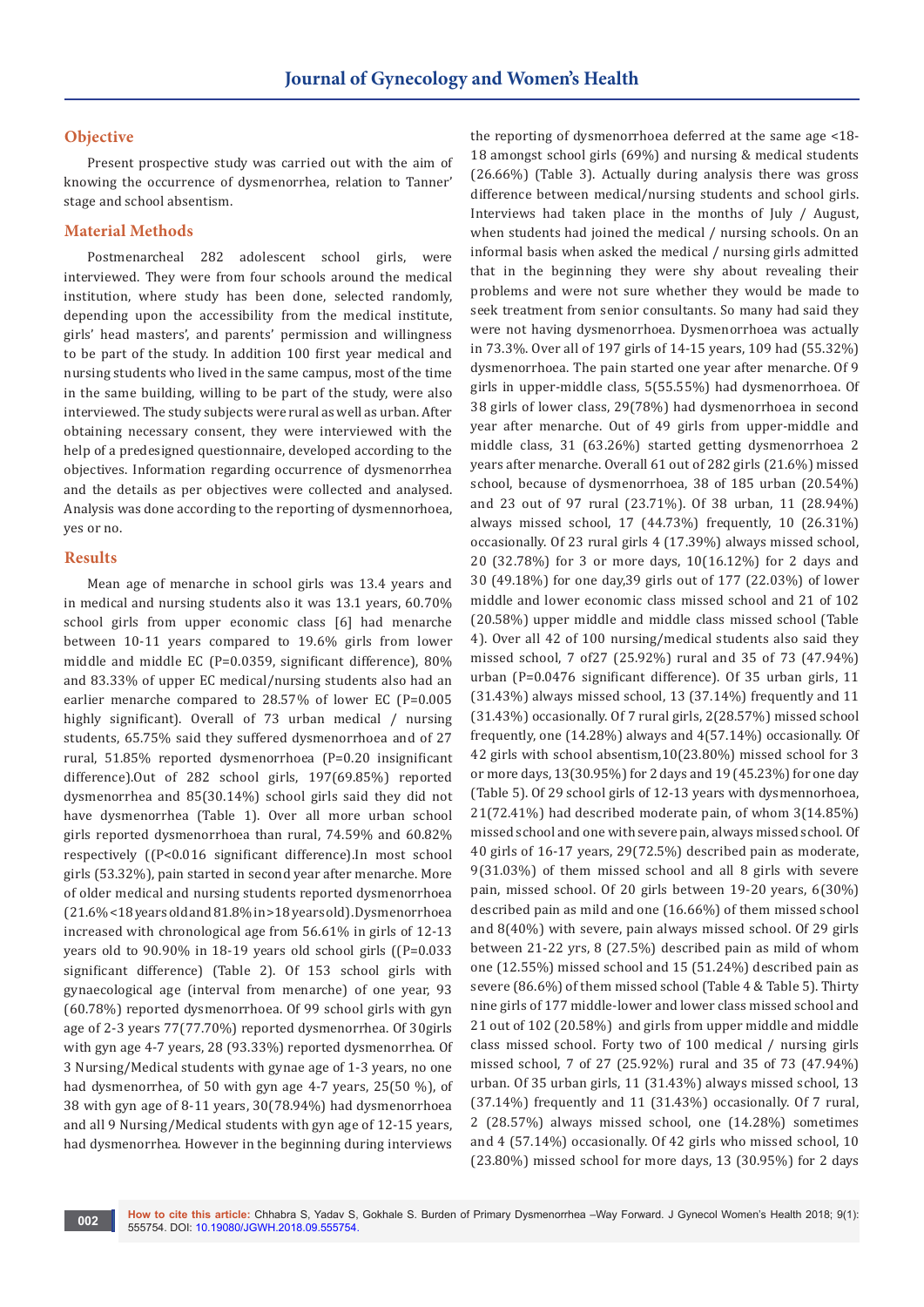and 19 (45.23%) for one day. Dysmenorrhoea also increased with sexual maturity from 38% at age 10 years with Tanner stage 3 to 66% at age 10 years with Tanner stage 5 and from 31% one year post menarche to 78% five years post menarche. In girls between 14-15 yrs. 64% had dysmenorrhoea and it increased to 83.33% in 16-17 yrs old. However in 14-15 yrs old, 50% of girls in Tanner stage III had dysmenorrhoea and 90.12% of girls in Tanner stage IV had dysmenorrhoea. Similarly, 41.6% of girls between 16-17 yrs. at Tanner stage III had dysmenorrhoea compared to 96.55% at Tanner stage IV. Thus, Tanner staging influenced prevalence of dysmenorrhoea, more at a given age than when age was considered alone. In upper and uppermiddle class girls of 14-15 yrs. 62.5% girls had dysmenorrhoea with Tanner stage III and 93% had dysmenorrhoea at Tanner stage IV and in middle-lower and lower class girls, 45.45% had dysmenorrhoea at Tanner stage III and 88.23% at Tanner stage IV. Though dysmenorrhoea was slightly less often in the middlelower and lower class compared to upper and upper-middle class (65.4% as against 76.2% respectively) dysmenorrhoea frequency increased from Tanner III to Tanner IV in both groups of same age girls from different socio-economic strata. Frequency of dysmenorrhoea increased from 49.6% at Tanner stage III to 90.83% at Tanner stage IV (P=0.0001, significant) and though there were 17 girls of Tanner stage V in the school survey, all of them had dysmenorrhoea putting the frequency at 100% in the present analysis. Of 42 girls with severe pain, 10 (23.80%) belonged to Tanner stage V and of 35 girls with mild pain only 1 (2.8%) belonged to Tanner stage V. Of the 119 girls with Tanner stage IV, 72(60.5%) described the pain as moderate and 30 (25.2%) described the pain as severe. Of 17 girls in Tanner stage V, 10 girls (58.82%) described the pain as severe. Eighty nine per cent school girls regarded menstruation as physiological event but 11% thought it was a curse.

| Table 1: Age, Residence & Presence or Absence of dysmenorrhoea Among School Girls and Medical and Nursing Students. |  |  |
|---------------------------------------------------------------------------------------------------------------------|--|--|
|                                                                                                                     |  |  |

|             | Rural                    |                                 | Urban               |                                 |              |  |
|-------------|--------------------------|---------------------------------|---------------------|---------------------------------|--------------|--|
| Age (Yrs)   | <b>Schol Girls</b>       |                                 | <b>School Girls</b> |                                 | <b>Total</b> |  |
|             | $DP*$                    | $DA*$                           | <b>DP</b>           | <b>DA</b>                       |              |  |
| $10-Nov$    | $\mathbf{0}$             |                                 | $\mathbf{0}$        | $\boldsymbol{0}$                | $\mathbf{1}$ |  |
| $Dec-13$    | 3                        | 9                               | 26                  | 13                              | 51           |  |
| 14-15       | 38                       | 23                              | 80                  | 30                              | 171          |  |
| $16 - 17$   | 18                       | 5                               | 22                  | 3                               | 48           |  |
| 18-19       | $\overline{\phantom{a}}$ | $\overline{\phantom{a}}$        | 10                  | $\mathbf{1}$                    | 11           |  |
| TOTAL       | 59                       | 38                              | 138                 | 47                              | 282          |  |
|             |                          | <b>Medical Nursing Students</b> |                     | <b>Medical Nursing Students</b> |              |  |
| $< 18 - 18$ | $\mathbf{0}$             | 3                               | $\overline{4}$      | 8                               | 15           |  |
| 19-20       | 7                        | 6                               | 13                  | 13                              | 39           |  |
| $21 - 22$   | 5                        | 4                               | 24                  | $\overline{2}$                  | 35           |  |
| $23 - 24$   | 2                        | $\mathbf{0}$                    | 7                   | $\overline{2}$                  | 11           |  |
| Total       | 14                       | 13                              | 48                  | 25                              | 100          |  |

\*DP= Dysmenorrhoea Present

\*DA= Dysmenorrhoea Absent

**Table 2:** \*Age, Gynaecological Age and Presence or Absence of Dysmenorrhoea among School Girls.

|               |                  |                |              | <b>Gynecological Age</b> |                  |              |              |              |                  |
|---------------|------------------|----------------|--------------|--------------------------|------------------|--------------|--------------|--------------|------------------|
| Ager<br>(Yrs) | $0 - 1$          |                | $02$ -Mar    |                          | $04$ -May        |              | $06$ -Jul    |              | <b>Total</b>     |
|               | $DP*$            | $DA*$          | <b>DP</b>    | <b>DA</b>                | <b>DP</b>        | <b>DA</b>    | <b>DP</b>    | <b>DA</b>    |                  |
| $Dec-13$      | $\boldsymbol{0}$ | $\mathbf{0}$   | $\mathbf{0}$ | $\mathbf{0}$             | $\boldsymbol{0}$ | $\mathbf{0}$ | $\mathbf{0}$ | $\mathbf{0}$ | $\mathbf{0}$     |
|               | $\mathbf{0}$     | $\overline{A}$ | $\mathbf{0}$ | $\mathbf{0}$             | $\mathbf{0}$     | $\mathbf{0}$ | $\theta$     | $\mathbf{0}$ | 1                |
|               | 9                | $\overline{4}$ | $\mathbf{0}$ | $\mathbf{0}$             | $\mathbf{0}$     | $\mathbf{0}$ | $\mathbf{0}$ | $\mathbf{0}$ | 13               |
|               | 16               | 9              | $\mathbf{0}$ | $\mathbf{0}$             | $\mathbf{0}$     | $\Omega$     | $\Omega$     | $\mathbf{0}$ | 25               |
|               | и                | $\overline{4}$ | $\mathbf{0}$ | $\mathbf{0}$             | $\mathbf{0}$     | $\mathbf{0}$ | $\theta$     | $\mathbf{0}$ | 5                |
|               | 3                | и              |              | $\mathbf{0}$             | $\mathbf{0}$     | $\Omega$     | $\theta$     | $\mathbf{0}$ | 5                |
|               | $\mathbf{0}$     | 2              | $\theta$     | $\mathbf{0}$             | $\mathbf{0}$     | $\Omega$     | $\theta$     | $\mathbf{0}$ | $\overline{2}$   |
|               | $\mathbf{0}$     | $\mathbf{0}$   | $\mathbf{0}$ | $\mathbf{0}$             | $\boldsymbol{0}$ | $\mathbf{0}$ | $\Omega$     | $\mathbf{0}$ | $\boldsymbol{0}$ |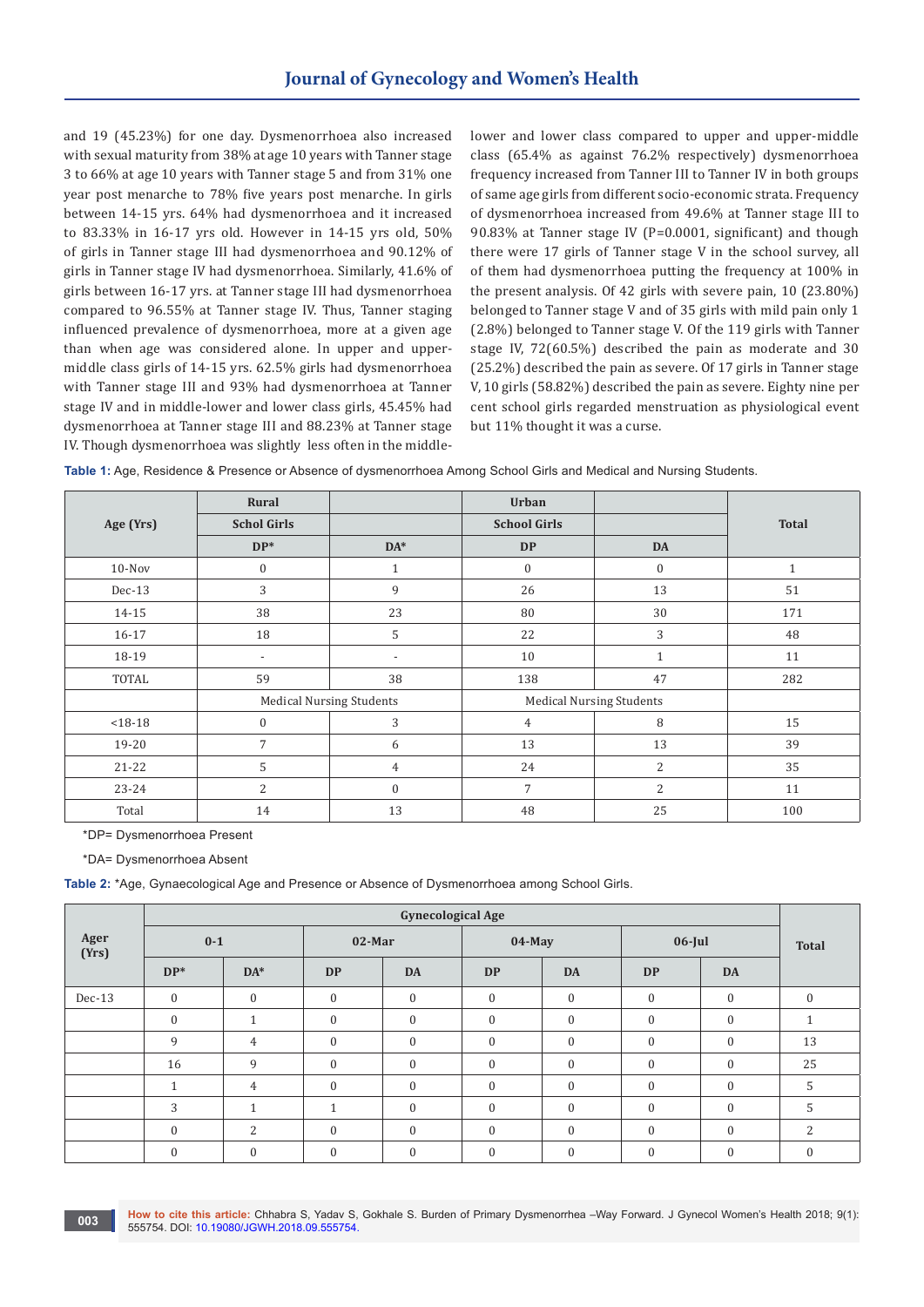# **Journal of Gynecology and Women's Health**

| 14-15     | $\mathbf{1}$     | $\overline{0}$   | $\mathbf{0}$     | $\mathbf{0}$     | $\overline{0}$   | $\mathbf{0}$     | $\mathbf{0}$     | $\mathbf{0}$     | $\mathbf{1}$     |
|-----------|------------------|------------------|------------------|------------------|------------------|------------------|------------------|------------------|------------------|
|           | $\mathbf{1}$     | $\mathbf{1}$     | $\mathbf{1}$     | $\mathbf{1}$     | $\boldsymbol{0}$ | $\mathbf{0}$     | $\mathbf{0}$     | $\mathbf{0}$     | $\overline{4}$   |
|           | 20               | 5                | 12               | $\mathbf{1}$     | $\boldsymbol{0}$ | $\mathbf{0}$     | $\mathbf{0}$     | $\mathbf{0}$     | 38               |
|           | $27\,$           | 19               | $17\,$           | $\, 8$           | $\mathbf{1}$     | $\boldsymbol{0}$ | $\boldsymbol{0}$ | $\mathbf{0}$     | $72\,$           |
|           | $\, 8$           | $\mathsf S$      | $17\,$           | $\overline{4}$   | $\boldsymbol{0}$ | $\boldsymbol{0}$ | $\boldsymbol{0}$ | $\mathbf{0}$     | $34\,$           |
|           | $\sqrt{5}$       | $\mathbf{3}$     | $\overline{4}$   | $\overline{2}$   | $\boldsymbol{0}$ | $\boldsymbol{0}$ | $\boldsymbol{0}$ | $\mathbf{0}$     | $14\,$           |
|           | $\boldsymbol{0}$ | $\overline{3}$   | $\mathbf{1}$     | $\mathbf{1}$     | $\boldsymbol{0}$ | $\mathbf{0}$     | $\mathbf{0}$     | $\mathbf{0}$     | $\sqrt{5}$       |
|           | $1\,$            | $\mathbf{0}$     | $\sqrt{2}$       | $\boldsymbol{0}$ | $\boldsymbol{0}$ | $\mathbf{0}$     | $\mathbf{0}$     | $\mathbf{0}$     | $\sqrt{3}$       |
| $16 - 17$ | $\boldsymbol{0}$ | $\mathbf{0}$     | $\boldsymbol{0}$ | $\boldsymbol{0}$ | $\boldsymbol{0}$ | $\boldsymbol{0}$ | $\boldsymbol{0}$ | $\boldsymbol{0}$ | $\boldsymbol{0}$ |
|           | $\boldsymbol{0}$ | $\mathbf{0}$     | $\mathbf{0}$     | $\boldsymbol{0}$ | $\boldsymbol{0}$ | $\boldsymbol{0}$ | $\boldsymbol{0}$ | $\mathbf{0}$     | $\boldsymbol{0}$ |
|           | $\boldsymbol{0}$ | $\boldsymbol{0}$ | $\overline{4}$   | $\boldsymbol{0}$ | $\sqrt{2}$       | $\boldsymbol{0}$ | $\boldsymbol{0}$ | $\boldsymbol{0}$ | 6                |
|           | $\boldsymbol{0}$ | $\mathbf{1}$     | $\,9$            | $\overline{2}$   | $\sqrt{2}$       | $\boldsymbol{0}$ | $\mathbf{0}$     | $\mathbf{0}$     | $14\,$           |
|           | $\,1\,$          | $\mathbf{0}$     | $\overline{7}$   | $\overline{2}$   | $\,9$            | $\boldsymbol{0}$ | $\boldsymbol{0}$ | $\boldsymbol{0}$ | 19               |
|           | $\boldsymbol{0}$ | $\mathbf{1}$     | $\sqrt{2}$       | $\mathbf{1}$     | $\overline{3}$   | $\boldsymbol{0}$ | $\boldsymbol{0}$ | $\mathbf{0}$     | $\overline{7}$   |
|           | $\boldsymbol{0}$ | $\boldsymbol{0}$ | $\boldsymbol{0}$ | $\boldsymbol{0}$ | $\,1\,$          | $\boldsymbol{0}$ | $\boldsymbol{0}$ | $1\,$            | $\mathbf{2}$     |
|           | $\boldsymbol{0}$ | $\mathbf{0}$     | $\boldsymbol{0}$ | $\mathbf{0}$     | $\boldsymbol{0}$ | $\boldsymbol{0}$ | $\boldsymbol{0}$ | $\mathbf{0}$     | $\boldsymbol{0}$ |
| 18-19     | $\boldsymbol{0}$ | $\mathbf{0}$     | $\mathbf{0}$     | $\boldsymbol{0}$ | $\boldsymbol{0}$ | $\boldsymbol{0}$ | $\mathbf{0}$     | $\mathbf{0}$     | $\boldsymbol{0}$ |
|           | $\mathbf{0}$     | $\mathbf{0}$     | $\boldsymbol{0}$ | $\mathbf{0}$     | $\boldsymbol{0}$ | $\boldsymbol{0}$ | $\mathbf{0}$     | $\mathbf{0}$     | $\boldsymbol{0}$ |
|           | $\boldsymbol{0}$ | $\overline{0}$   | $\mathbf{0}$     | $\boldsymbol{0}$ | $\mathbf{1}$     | $\mathbf{0}$     | $\mathbf{0}$     | $\mathbf{0}$     | $\mathbf{1}$     |
|           | $\boldsymbol{0}$ | $\overline{0}$   | $\mathbf{0}$     | $\mathbf{0}$     | $\boldsymbol{0}$ | $\boldsymbol{0}$ | $\sqrt{2}$       | $\mathbf{0}$     | $\sqrt{2}$       |
|           | $\boldsymbol{0}$ | $\boldsymbol{0}$ | $\boldsymbol{0}$ | $\boldsymbol{0}$ | 5                | $\boldsymbol{0}$ | $\,1\,$          | $\mathbf{0}$     | 6                |
|           | $\boldsymbol{0}$ | $\mathbf{0}$     | $\mathbf{0}$     | $\mathbf{0}$     | $\,1\,$          | $\boldsymbol{0}$ | $\mathbf{0}$     | $\mathbf{0}$     | $\,1$            |
|           | $\boldsymbol{0}$ | $\mathbf{0}$     | $\mathbf{0}$     | $\mathbf{0}$     | $\mathbf{0}$     | $\mathbf{1}$     | $\mathbf{0}$     | $\mathbf{0}$     | $\mathbf{1}$     |
|           | $\mathbf{0}$     | $\overline{0}$   | $\mathbf{0}$     | $\overline{0}$   | $\mathbf{0}$     | $\boldsymbol{0}$ | $\overline{0}$   | $\mathbf{0}$     | $\overline{0}$   |
| Total     | 93               | $60\mathrm{*}$   | 77               | 22               | 25               | $\mathbf{1}$     | $\overline{3}$   | $\mathbf{1}$     | 282              |

\*DP= Dysmenorrhoea Present

\*DA= Dysmenorrhoea Absent

**Table 3:** \*Age, Gynaecological Age and Presence or Absence of Dysmenorrhoea among Medical and Nursing Students.

|             |                  |                  |                  | <b>Gynaecological Age</b> |                  |                  |                  |              |                  |
|-------------|------------------|------------------|------------------|---------------------------|------------------|------------------|------------------|--------------|------------------|
| Age(Yrs)    | $0 - 3$          |                  | $04$ -Jul        |                           | <b>08-Nov</b>    |                  | Dec-15           |              | <b>Total</b>     |
|             | $DP*$            | $DA*$            | <b>DP</b>        | <b>DA</b>                 | <b>DP</b>        | <b>DA</b>        | <b>DP</b>        | <b>DA</b>    |                  |
| $< 18 - 18$ | $\mathbf{0}$     | $\boldsymbol{0}$ | $\mathbf{0}$     | $\mathbf{0}$              | $\mathbf{0}$     | $\mathbf{0}$     | $\mathbf{0}$     | $\mathbf{0}$ | $\mathbf{0}$     |
|             | $\boldsymbol{0}$ | 2                | $\mathbf{1}$     | 6                         | $\mathbf{0}$     | $\boldsymbol{0}$ | $\mathbf{0}$     | $\mathbf{0}$ | 9                |
|             | $\mathbf{0}$     | $\mathbf{1}$     | 2                | $\mathbf{1}$              | $\mathbf{0}$     | $\mathbf{0}$     | $\mathbf{0}$     | $\mathbf{0}$ | 4                |
|             | $\boldsymbol{0}$ | $\boldsymbol{0}$ | $\mathbf{1}$     | $\mathbf{1}$              | $\boldsymbol{0}$ | $\boldsymbol{0}$ | $\boldsymbol{0}$ | $\mathbf{0}$ | $\overline{2}$   |
|             | $\boldsymbol{0}$ | $\boldsymbol{0}$ | $\boldsymbol{0}$ | $\boldsymbol{0}$          | $\boldsymbol{0}$ | $\boldsymbol{0}$ | $\boldsymbol{0}$ | $\mathbf{0}$ | $\boldsymbol{0}$ |
|             | $\boldsymbol{0}$ | $\boldsymbol{0}$ | $\mathbf{0}$     | $\mathbf{0}$              | $\boldsymbol{0}$ | $\mathbf{0}$     | $\boldsymbol{0}$ | $\mathbf{0}$ | $\mathbf{0}$     |
|             | $\boldsymbol{0}$ | $\boldsymbol{0}$ | $\mathbf{0}$     | $\mathbf{0}$              | $\boldsymbol{0}$ | $\mathbf{0}$     | $\mathbf{0}$     | $\mathbf{0}$ | $\mathbf{0}$     |
|             | $\boldsymbol{0}$ | $\boldsymbol{0}$ | $\boldsymbol{0}$ | $\mathbf{0}$              | $\boldsymbol{0}$ | $\mathbf{0}$     | $\boldsymbol{0}$ | $\mathbf{0}$ | $\mathbf{0}$     |
| 19-20       | $\boldsymbol{0}$ | $\boldsymbol{0}$ | $\mathbf{0}$     | 2                         | $\mathbf{1}$     | $\mathbf{0}$     | $\boldsymbol{0}$ | $\mathbf{0}$ | 3                |
|             | $\boldsymbol{0}$ | $\boldsymbol{0}$ | 6                | 5                         | $\mathbf{1}$     | $\mathbf{1}$     | $\boldsymbol{0}$ | $\mathbf{0}$ | 13               |
|             | $\boldsymbol{0}$ | $\boldsymbol{0}$ | 8                | $\overline{7}$            | $\mathbf{1}$     | $\overline{c}$   | $\boldsymbol{0}$ | $\mathbf{0}$ | 18               |
|             | $\boldsymbol{0}$ | $\boldsymbol{0}$ | $\overline{2}$   | $\overline{2}$            | $\mathbf{0}$     | $\mathbf{0}$     | $\boldsymbol{0}$ | $\mathbf{0}$ | $\overline{4}$   |
|             | $\mathbf{0}$     | $\mathbf{0}$     | $\mathbf{1}$     | $\mathbf{0}$              | $\mathbf{0}$     | $\mathbf{0}$     | $\mathbf{0}$     | $\mathbf{0}$ | $\mathbf{1}$     |
|             | $\boldsymbol{0}$ | $\boldsymbol{0}$ | $\mathbf{0}$     | $\mathbf{0}$              | $\boldsymbol{0}$ | $\boldsymbol{0}$ | $\mathbf{0}$     | $\mathbf{0}$ | $\boldsymbol{0}$ |
|             | $\boldsymbol{0}$ | $\boldsymbol{0}$ | $\boldsymbol{0}$ | $\mathbf{0}$              | $\boldsymbol{0}$ | $\boldsymbol{0}$ | $\boldsymbol{0}$ | $\mathbf{0}$ | $\mathbf{0}$     |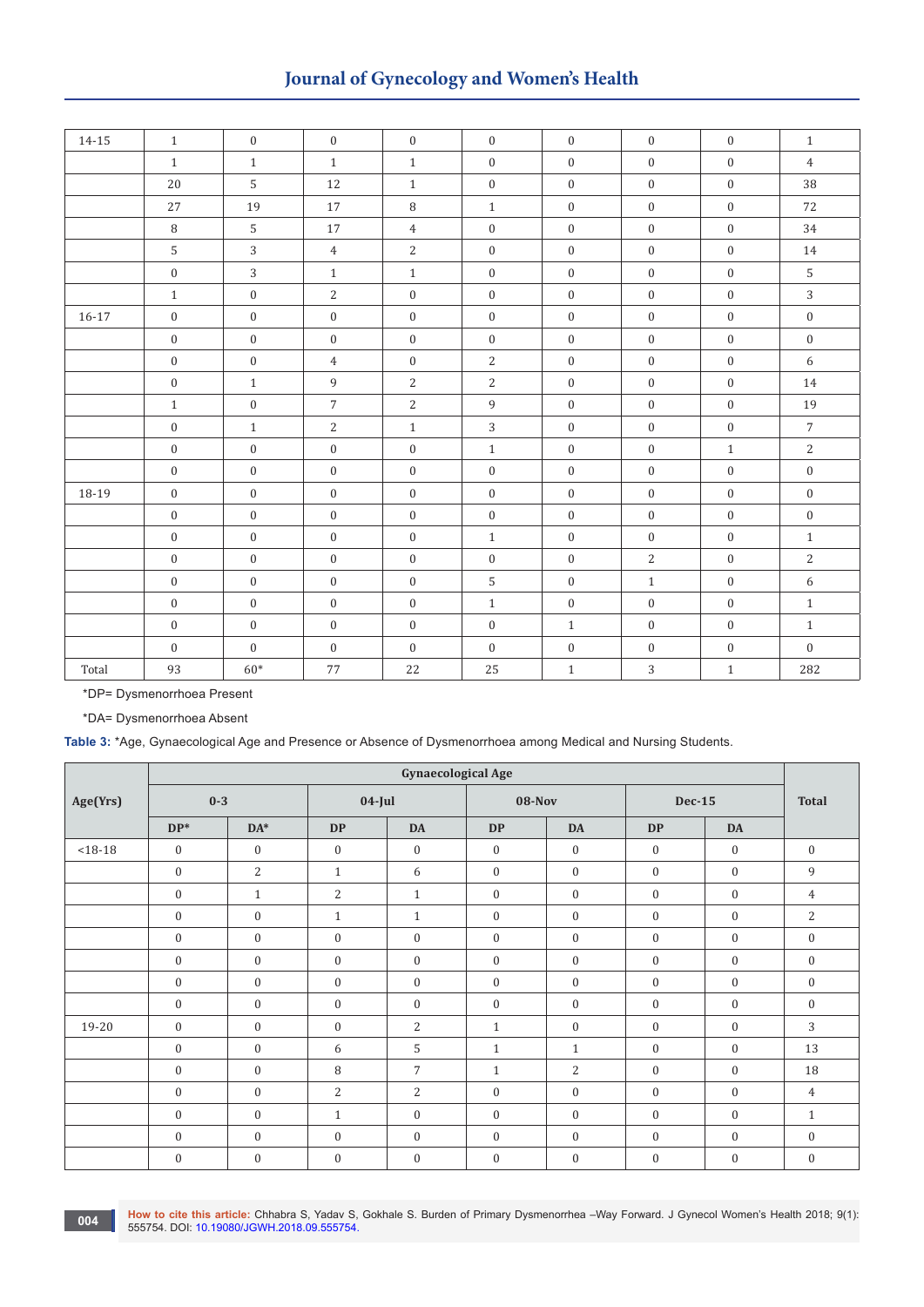# **Journal of Gynecology and Women's Health**

|           | $\mathbf{0}$     | $\mathbf{0}$     | $\mathbf{0}$     | $\mathbf{0}$     | $\mathbf{0}$     | $\overline{0}$   | $\boldsymbol{0}$ | $\mathbf{0}$ | $\mathbf{0}$     |
|-----------|------------------|------------------|------------------|------------------|------------------|------------------|------------------|--------------|------------------|
| $21 - 22$ | $\mathbf{0}$     | $\mathbf{0}$     | $\mathbf{0}$     | $\mathbf{0}$     | $\mathbf{1}$     | $\mathbf{0}$     | $\mathbf{0}$     | $\mathbf{0}$ | $\mathbf{1}$     |
|           | $\overline{0}$   | $\boldsymbol{0}$ | $\mathbf{1}$     | $\overline{0}$   | 8                | 2                | $\mathbf{0}$     | $\mathbf{0}$ | 11               |
|           | $\mathbf{0}$     | $\boldsymbol{0}$ | $\overline{2}$   | $\mathbf{1}$     | 10               | 3                | $\boldsymbol{0}$ | $\mathbf{0}$ | 16               |
|           | $\mathbf{0}$     | $\boldsymbol{0}$ | $\overline{0}$   | $\boldsymbol{0}$ | 3                | $\mathbf{0}$     | $\mathbf{0}$     | $\mathbf{0}$ | 3                |
|           | $\boldsymbol{0}$ | $\boldsymbol{0}$ | $\mathbf{1}$     | $\mathbf{0}$     | $\mathbf{1}$     | $\mathbf{0}$     | $\boldsymbol{0}$ | $\mathbf{0}$ | $\overline{c}$   |
|           | $\boldsymbol{0}$ | $\boldsymbol{0}$ | $\mathbf{0}$     | $\mathbf{0}$     | $\boldsymbol{0}$ | $\boldsymbol{0}$ | $\boldsymbol{0}$ | $\mathbf{0}$ | $\boldsymbol{0}$ |
|           | $\boldsymbol{0}$ | $\boldsymbol{0}$ | $\boldsymbol{0}$ | $\mathbf{0}$     | $\mathbf{1}$     | $\mathbf{0}$     | $\boldsymbol{0}$ | $\mathbf{0}$ | $\mathbf{1}$     |
|           | $\mathbf{0}$     | $\boldsymbol{0}$ | $\boldsymbol{0}$ | $\mathbf{0}$     | $\mathbf{1}$     | $\overline{0}$   | $\boldsymbol{0}$ | $\mathbf{0}$ | $\mathbf{1}$     |
| 23-24     | $\overline{0}$   | $\boldsymbol{0}$ | $\boldsymbol{0}$ | $\mathbf{0}$     | $\boldsymbol{0}$ | $\mathbf{0}$     | $\boldsymbol{0}$ | $\mathbf{0}$ | $\mathbf{0}$     |
|           | $\mathbf{0}$     | $\boldsymbol{0}$ | $\mathbf{0}$     | $\mathbf{0}$     | $\mathbf{1}$     | $\overline{0}$   | 6                | $\mathbf{0}$ | $\overline{7}$   |
|           | $\mathbf{0}$     | $\boldsymbol{0}$ | $\mathbf{0}$     | $\mathbf{0}$     | $\mathbf{1}$     | $\overline{0}$   | $\mathbf{1}$     | $\mathbf{0}$ | 2                |
|           | $\mathbf{0}$     | $\boldsymbol{0}$ | $\boldsymbol{0}$ | $\mathbf{0}$     | $\mathbf{0}$     | $\overline{0}$   | $\overline{2}$   | $\mathbf{0}$ | 2                |
|           | $\mathbf{0}$     | $\mathbf{0}$     | $\mathbf{0}$     | $\overline{0}$   | $\mathbf{0}$     | $\mathbf{0}$     | $\mathbf{0}$     | $\mathbf{0}$ | $\boldsymbol{0}$ |
|           | $\boldsymbol{0}$ | $\boldsymbol{0}$ | $\mathbf{0}$     | $\mathbf{0}$     | $\mathbf{0}$     | $\mathbf{0}$     | $\mathbf{0}$     | $\mathbf{0}$ | $\boldsymbol{0}$ |
|           | $\mathbf{0}$     | $\boldsymbol{0}$ | $\boldsymbol{0}$ | $\mathbf{0}$     | $\boldsymbol{0}$ | $\mathbf{0}$     | $\boldsymbol{0}$ | $\mathbf{0}$ | $\boldsymbol{0}$ |
|           | $\mathbf{0}$     | $\mathbf{0}$     | $\mathbf{0}$     | $\overline{0}$   | $\mathbf{0}$     | $\mathbf{0}$     | $\boldsymbol{0}$ | $\mathbf{0}$ | $\mathbf{0}$     |
| Total     | $\mathbf{0}$     | 3                | 25               | 25               | 30               | 8                | 9                | $\mathbf{0}$ | 100              |

\*DP= Dysmenorrhoea Present

\*DA= Dysmenorrhoea Absent

**Table 4:** \*Age, Socio-Economic Status, Rural, Urban Setting and School Absentism.

| Ses     | Age (Yrs) | Yes              |                  | $\mathbf{N}\mathbf{O}$ |                  | <b>Total</b>     |
|---------|-----------|------------------|------------------|------------------------|------------------|------------------|
|         |           | Rural            | Urban            | Rural                  | Urban            |                  |
| Upper   | $10-Nov$  | $\boldsymbol{0}$ | $\boldsymbol{0}$ | $\boldsymbol{0}$       | $\boldsymbol{0}$ | $\boldsymbol{0}$ |
|         | Dec-13    | $\boldsymbol{0}$ | $\boldsymbol{0}$ | $\boldsymbol{0}$       | $1\,$            | $\,1\,$          |
|         | 14-15     | $\boldsymbol{0}$ | $\boldsymbol{0}$ | $\boldsymbol{0}$       | $\boldsymbol{0}$ | $\boldsymbol{0}$ |
|         | $16 - 17$ | $\,1\,$          | $\boldsymbol{0}$ | $\,1\,$                | $\boldsymbol{0}$ | $\overline{2}$   |
|         | 18-19     | $\boldsymbol{0}$ | $\boldsymbol{0}$ | $\boldsymbol{0}$       | $\boldsymbol{0}$ | $\boldsymbol{0}$ |
| Upp-Mid | $10-Nov$  | $\boldsymbol{0}$ | $\boldsymbol{0}$ | $\boldsymbol{0}$       | $\mathbf{1}$     | $1\,$            |
|         | Dec-13    | $\boldsymbol{0}$ | $\boldsymbol{0}$ | 5                      | $\overline{4}$   | $\,9$            |
|         | 14-15     | $\mathbf{1}$     | $\sqrt{3}$       | $\boldsymbol{0}$       | $1\,$            | 5                |
|         | $16 - 17$ | $\mathbf{1}$     | $\boldsymbol{0}$ | $\boldsymbol{0}$       | $1\,$            | $\overline{2}$   |
|         | 18-19     | $\boldsymbol{0}$ | $\boldsymbol{0}$ | $\boldsymbol{0}$       | $\boldsymbol{0}$ | $\boldsymbol{0}$ |
| Middle  | $10-Nov$  | $\boldsymbol{0}$ | $\mathbf{0}$     | $\,1\,$                | $\boldsymbol{0}$ | $\mathbf{1}$     |
|         | Dec-13    | $\,1\,$          | $\mathbf{1}$     | $\boldsymbol{6}$       | 16               | 24               |
|         | $14 - 15$ | $\overline{4}$   | $\mathsf S$      | $\,9$                  | 31               | 49               |
|         | $16 - 17$ | $\sqrt{2}$       | $\sqrt{2}$       | $\mathbf{1}$           | $\sqrt{5}$       | 10               |
|         | 18-19     | $\boldsymbol{0}$ | $\,1\,$          | $\boldsymbol{0}$       | $\boldsymbol{0}$ | $\mathbf{1}$     |
| Mid-Low | $10-Nov$  | $\boldsymbol{0}$ | $\boldsymbol{0}$ | $\boldsymbol{0}$       | $\boldsymbol{0}$ | $\boldsymbol{0}$ |
|         | Dec-13    | $\boldsymbol{0}$ | $\,1\,$          | $\mathbf{0}$           | $\, 8$           | $\overline{9}$   |
|         | 14-15     | $\overline{4}$   | $\boldsymbol{7}$ | $13\,$                 | 28               | 52               |
|         | $16 - 17$ | $\,1\,$          | $\sqrt{3}$       | $\overline{4}$         | $\, 8$           | 16               |
|         | 18-19     | $\boldsymbol{0}$ | $\,1\,$          | $\boldsymbol{0}$       | $\sqrt{2}$       | 3                |
| Lower   | $10-Nov$  | $\boldsymbol{0}$ | $\boldsymbol{0}$ | $\boldsymbol{0}$       | $\boldsymbol{0}$ | $\boldsymbol{0}$ |
|         | Dec-13    | $\boldsymbol{0}$ | $\,1\,$          | $\boldsymbol{0}$       | $11\,$           | 12               |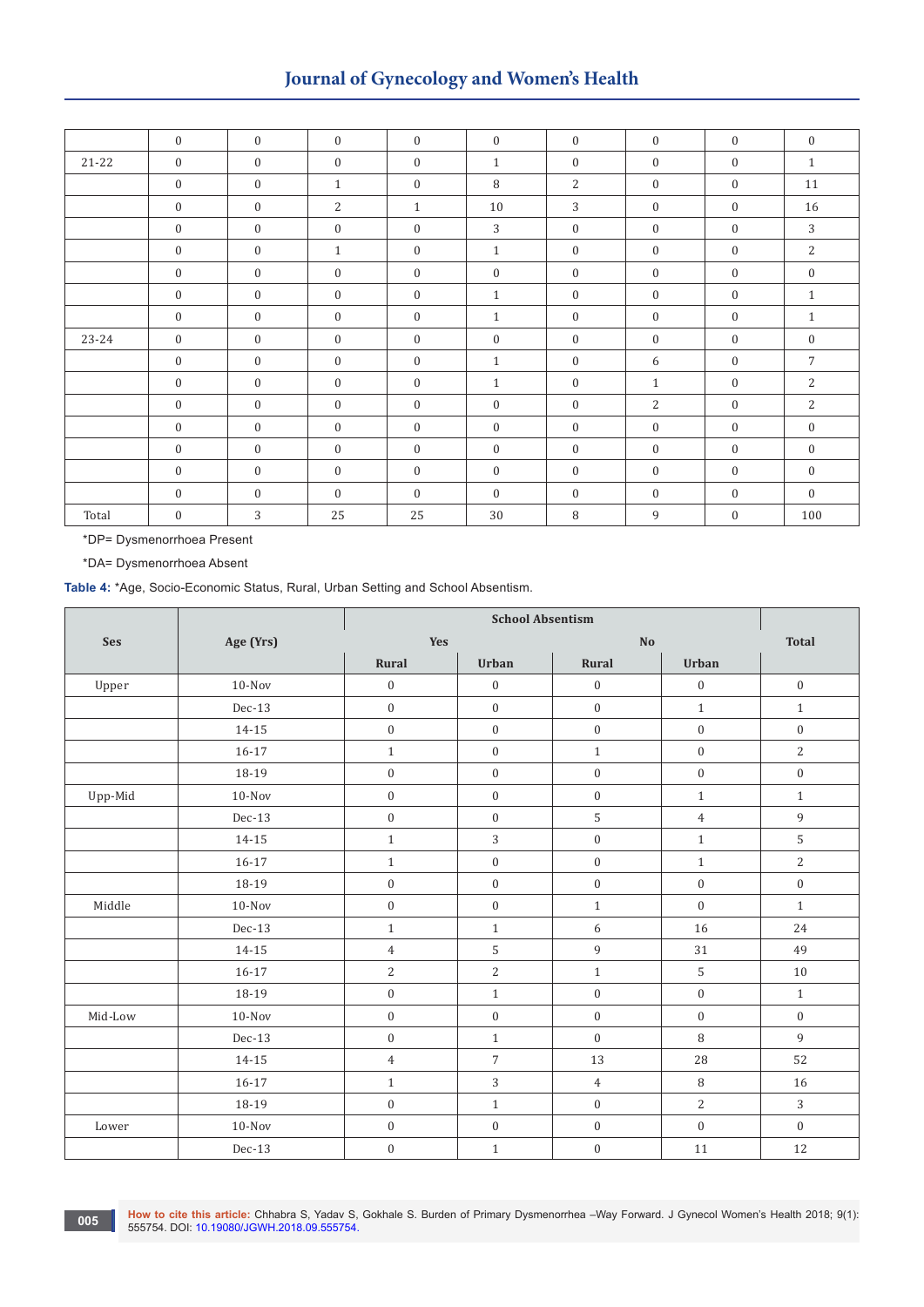# **Journal of Gynecology and Women's Health**

|           | $14 - 15$             | 5                   | $\overline{7}$   | 25               | 24           | 61     |
|-----------|-----------------------|---------------------|------------------|------------------|--------------|--------|
|           | $16 - 17$             | 3                   | $\mathsf S$      | $\,9$            | $\mathbf{1}$ | $18\,$ |
|           | 18-19                 | $\boldsymbol{0}$    | $\,1\,$          | $\boldsymbol{0}$ | 5            | 6      |
| Total     |                       | 23                  | 38               | 74               | 147          | 282    |
| Age       | Dysmenorrhoea         | $DP*$               |                  | $DA^*$           |              |        |
|           |                       | School<br>Absentism |                  |                  |              |        |
|           |                       | Yes                 | N <sub>o</sub>   |                  |              |        |
| $10-Nov$  | $\operatorname{Mild}$ | $\boldsymbol{0}$    | $\boldsymbol{0}$ | $\,1\,$          |              | $1\,$  |
|           | Moderate              | $\boldsymbol{0}$    | $\boldsymbol{0}$ |                  |              |        |
|           | Severe                | $\boldsymbol{0}$    | $\boldsymbol{0}$ |                  |              |        |
| $Dec-13$  | Mild                  | $\boldsymbol{0}$    | 6                | 22               |              | 51     |
|           | Moderate              | 3                   | $18\,$           |                  |              |        |
|           | Severe                | $\,1\,$             | $\mathbf{1}$     |                  |              |        |
| $14 - 15$ | Mild                  | $\boldsymbol{7}$    | 18               | 53               |              | 171    |
|           | Moderate              | 15                  | 50               |                  |              |        |
|           | Severe                | 14                  | 14               |                  |              |        |
| $16 - 17$ | Mild                  | $\,1\,$             | $\overline{2}$   | $\, 8$           |              | 48     |
|           | Moderate              | $\,9$               | $20\,$           |                  |              |        |
|           | Severe                | $\, 8$              | $\boldsymbol{0}$ |                  |              |        |
| 18-19     | $\operatorname{Mild}$ | $\,1\,$             | $\boldsymbol{0}$ | $\mathbf{1}$     |              | $11\,$ |
|           | Moderate              | $\boldsymbol{0}$    | $\mathsf S$      |                  |              |        |
|           | Severe                | $\sqrt{2}$          | $\overline{2}$   |                  |              |        |
| Total     |                       | 61                  | 136              | 85               |              | 282    |

\*DP- Dysmenorrhoea Present

\*DA- Dysmenorrhoea Absent

**Table 5:** \*Age, Socio-Economic Status, Rural, Urban Setting and School Absentism among Medical and Nursing Students.

| Ses     | Age (yrs)   | Yes              |                  | $\mathbf{No}$    | <b>Total</b>     |                  |
|---------|-------------|------------------|------------------|------------------|------------------|------------------|
|         |             | Rural            | Urban            | Rural            | Urban            |                  |
| Upper   | $< 18 - 18$ | $\boldsymbol{0}$ | $\boldsymbol{0}$ | $\boldsymbol{0}$ | $\mathbf{1}$     | $\mathbf{1}$     |
|         | 19-20       | $\mathbf{0}$     | $1\,$            | $\boldsymbol{0}$ | $\mathbf{1}$     | 2                |
|         | $21 - 22$   | $\mathbf{0}$     | $\overline{4}$   | $\boldsymbol{0}$ | $\overline{2}$   | 6                |
|         | 23-24       | $\boldsymbol{0}$ | $\boldsymbol{0}$ | $\boldsymbol{0}$ | $\boldsymbol{0}$ | $\boldsymbol{0}$ |
| Upp-mid | $< 18 - 18$ | $\mathbf{0}$     | 3                | $\boldsymbol{0}$ | 5                | 8                |
|         | 19-20       | $\mathbf{1}$     | $\mathbf{1}$     | $\mathbf{1}$     | $\, 8$           | 11               |
|         | $21 - 22$   | $\boldsymbol{0}$ | 8                | $\boldsymbol{0}$ | 5                | 13               |
|         | 23-24       | $\mathbf{0}$     | $\boldsymbol{0}$ | $\mathbf{0}$     | $\mathbf{1}$     | $1\,$            |
| Middle  | $< 18 - 18$ | $\boldsymbol{0}$ | $1\,$            | 3                | $\overline{2}$   | 6                |
|         | 19-20       | $\mathbf{1}$     | $\overline{7}$   | $\mathsf S$      | 6                | 19               |
|         | $21 - 22$   | $\mathbf{1}$     | $\overline{4}$   | $\overline{4}$   | 3                | 12               |
|         | $23 - 24$   | $\mathbf{0}$     | 5                | $\boldsymbol{0}$ | 3                | 8                |
| Mid-low | $< 18 - 18$ | $\boldsymbol{0}$ | $\boldsymbol{0}$ | $\boldsymbol{0}$ | $\boldsymbol{0}$ | $\boldsymbol{0}$ |
|         | 19-20       | $\mathbf{1}$     | $\mathbf{1}$     | $\overline{4}$   | $\mathbf{1}$     | $\overline{7}$   |
|         | $21 - 22$   | $\mathbf{1}$     | $\mathbf{0}$     | 3                | $\boldsymbol{0}$ | 4                |
|         | 23-24       | $\overline{2}$   | $\boldsymbol{0}$ | $\boldsymbol{0}$ | $\boldsymbol{0}$ | $\overline{2}$   |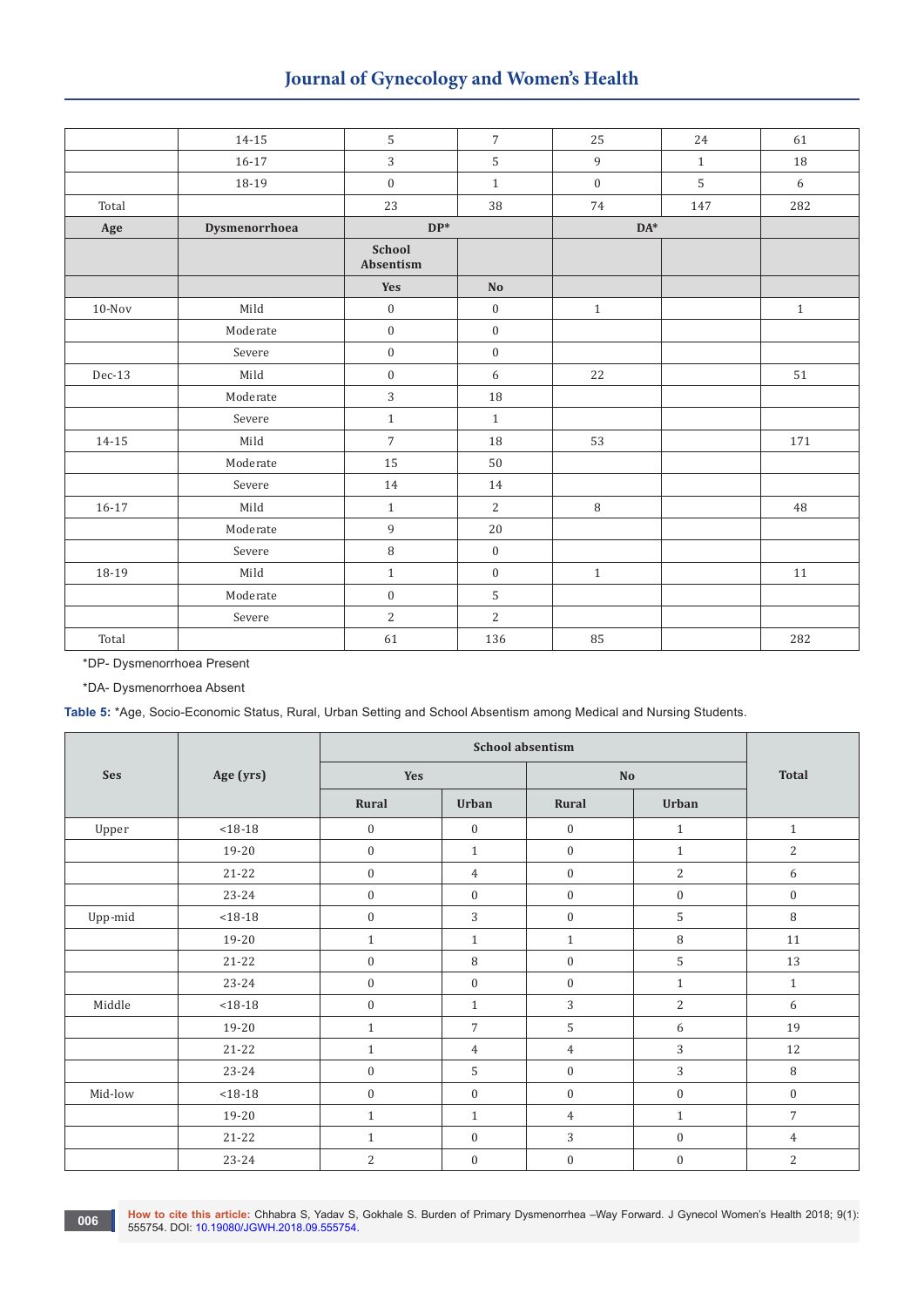| Lower       | *There was no girl<br>in the lower socio-<br>economic status<br>group |                         |                  |                |    |     |
|-------------|-----------------------------------------------------------------------|-------------------------|------------------|----------------|----|-----|
| Total       |                                                                       | $\overline{7}$          | 35               | 20             | 38 | 100 |
|             |                                                                       | $\mathbf{DP}^*$         |                  | $DA^*$         |    |     |
| Age         | Dysmenorrhoea                                                         | <b>School Absentism</b> |                  |                |    |     |
|             |                                                                       | Yes                     | No               |                |    |     |
| $< 18 - 18$ | Mild                                                                  | $\boldsymbol{0}$        | $\boldsymbol{0}$ | 11             |    | 15  |
|             | Moderate                                                              | $\overline{4}$          | $\,9$            |                |    |     |
|             | Severe                                                                | $\boldsymbol{0}$        | $\mathbf{0}$     |                |    |     |
| 19-20       | Mild                                                                  | $\mathbf{1}$            | 5                | 19             |    | 39  |
|             | Moderate                                                              | $\overline{4}$          | 2                |                |    |     |
|             | Severe                                                                | $\, 8$                  | $\mathbf{0}$     |                |    |     |
| $21 - 22$   | Mild                                                                  | $\mathbf{1}$            | $\overline{7}$   | 6              |    | 35  |
|             | Moderate                                                              | $\overline{4}$          | $\overline{2}$   |                |    |     |
|             | Severe                                                                | 13                      | $\overline{2}$   |                |    |     |
| 23-24       | Mild                                                                  | $\boldsymbol{0}$        | $\mathbf{1}$     | $\overline{2}$ |    | 11  |
|             | Moderate                                                              | 3                       | $\mathbf{1}$     |                |    |     |
|             | Severe                                                                | $\overline{4}$          | $\mathbf{0}$     |                |    |     |
|             |                                                                       | 42                      | 20               | 38             |    | 100 |

### **Discussion**

Dysmenorrhoea is a highly prevalent disorder and continues to periodically plague girls / young women. The reported prevalence was 55% in school and college girls in the study by Hedge [7]. Patel et al. [8] did a study and reported that the burden of dysmenorrhoea was greater than any other gynaecological complaint, and was associated with significant impact. Social disadvantage, co-morbidity with other somatic syndromes and reproductive factors were determinants of this complaint. The frequency of dysmenorrhoea reported by different researchers is difficult to compare because of the wide variations in the diagnostic criteria, age distribution of the girls, the ethnic, cultural backgrounds, different geographic locations and girls frankness in providing correct information. In the present analysis gynaecological age had a positive correlation with dysmenorrhoea, 60.78% school girls at gyn age 4 to 5 years had dysmenorrhoea. Similar trend was also found in the medical and nursing students with 50% of girls who had pain at gyn age of 4 to 7 years and 78% later. There is increased endometrial prostaglandin production in ovulatory cycles and hence more often pain compared to anovulatory cycles. The fact that dysmenorrhea occurred only in ovulatory cycles has withstood the test of time. Age of menarche at 11-12 years in girls from higher economic class and greater severity of dysmenorrhoea with an earlier menarche has been reported earlier also [9]. Zannoni et al. [10] reported that 68% of the participants complained of dysmenorrhoea, 12 % lost days of school/work monthly because of dysmenorrhoea in a study of 250 cases. Absence from school/work during menses showed an adjusted odds ratio for severe dysmenorrhoea about 28 times greater

than those who did not declare absenteism. Banikarim et al. [11] reported 38% missing school due to dysmenorrhea and 33% reported missing individual classes. The prevalence of school and work absenteeism provided evidence for the continuing importance of dysmenorrhea as a public health problem of this age group. In the present analysis too many girls reported dysmenorrhea and many remained absent from schools. The pain is difficult to measure in dysmenorrhoea partly because it is usually accompanied by other unpleasant symptoms and partly because the reaction to pain is an individual experience and is affected by the personality of person experiencing pain. In the study by George et al. [5], 28(12%) had mild pain, 77(33%) had moderate pain and 41(17.6%) had severe pain during menstruation. Agrawal et al. [12] studied the prevalence of dysmenorrhea in adolescent girls and reported 79.67% girls having dysmenorrhea. Most of them, 37.96%, suffered regularly from severe dysmenorrhea. Bavil et al. [13] after a study about nutrition and physical activity reported a healthier and more favorable nutrition style and more regular physical activity reduced the severity of dysmenorrhea in girls. Therefore, educational measures are required to raise awareness among young women about the effects of proper nutrition and physical activity on the prevention and reduction of dysmenorrhea complications. The sexual maturity of each subject was graded by using the reference photographic plates developed by Tanner. Frequency of dysmenorrhoea increased from 49.6% at Tanner stage III to 90.83% at Tanner stage IV (P=0.0001, significant) and though there were 17 girls of Tanner stage V in the school survey, all of them had dysmenorrhoea putting the frequency at 100% in the present analysis. Present findings were similar to the study by Klein [14] who had reported that dysmenorrhoea